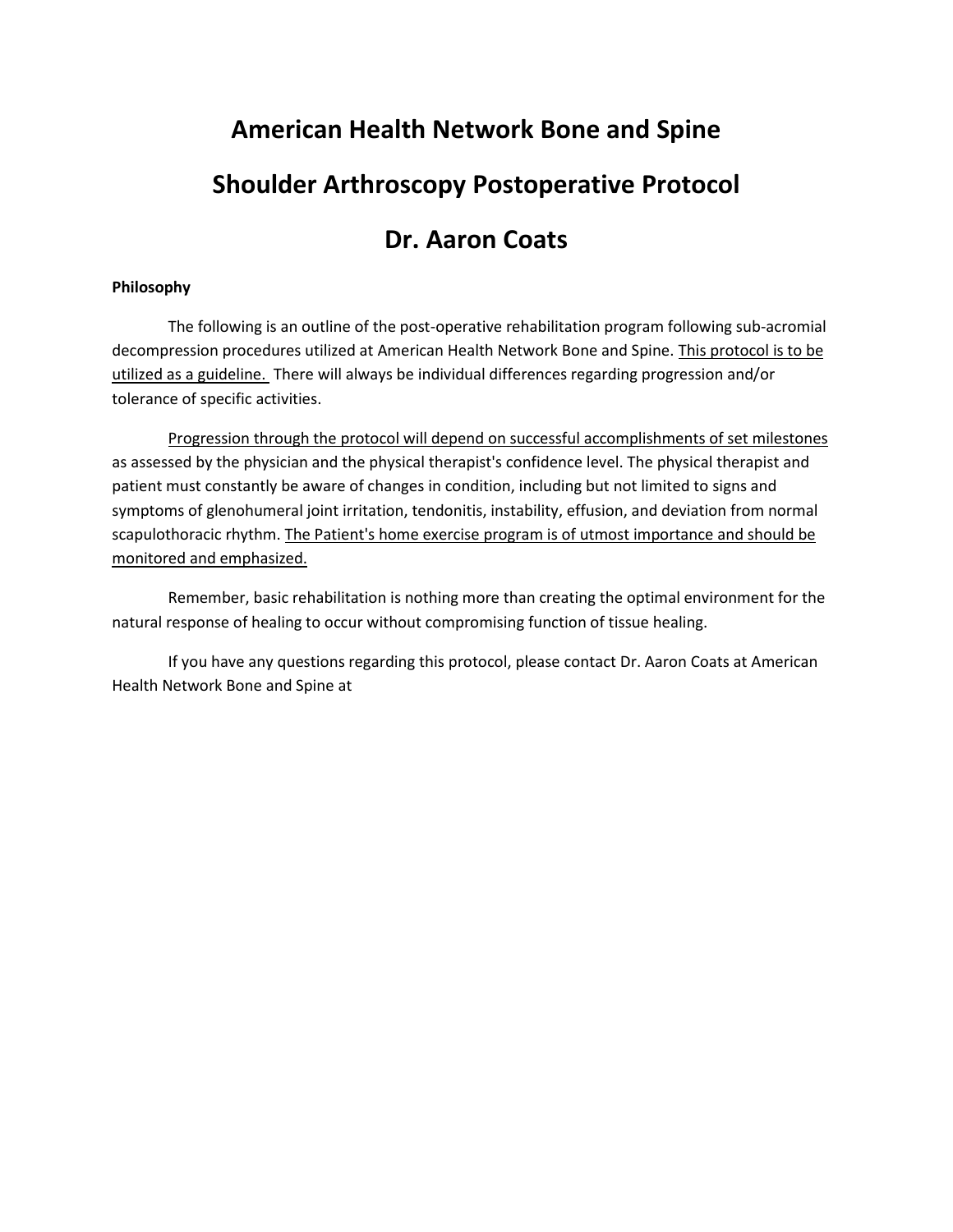### **Phase I: 0-2 weeks**

# **Protective Phase- reduce pain and inflammation, establish scapular awareness, ROM as tolerated, prevent effects of immobilization**

- Wound management
- Wear the sling for 48 hours
- PROM and AAROM excercises as tolerated- pendulum, t-bar
- C-spine, elbow, and wrist AROM
- Initiate scapular stabilization/shoulder retraction and core strengthening.
- Strengthening- **No resisted abduction for 4 weeks**, light strengthening until full ROM/normal scapulothoracic rhythm achieved with submaximal intensity and isometrics
- Modalities as needed.

#### **Phase II: 2-6 weeks**

**Intermediate Phase- eliminate pain and inflammation, improve neuromuscular control, work towards full ROM, strength work below 90 degrees elevation.**

- Full PROM by 6 weeks
- AAROM and AROM exercises- begin to increase abduction with t-bar, pulleys, etc.
- Strengthening**- no resisted abduction for 4 weeks**. Theraband scapular retraction variations, IR, ER, FF as tolerated; quadruped activities, wall pushup, prone trunk extension variations, trunk rotation exercises, wall dribbles, others as indicated.
- Light PNF and kinesthetic awareness drills
- Core stability/trunk stabilization and cardiovascular exercise.
- Aim: Active forward flexion and abduction to horizontal by 6 weeks without hiking.

# **Phase III: 6-12 weeks**

**Strengthening Phase- increase strength, endurance, power, neuromuscular control with overhead activities, prepare for return to activity, no impingement upon exam.**

- Aggressive stretching as needed
- Painless and full ROM by 6 weeks
- Strengthening in OKC, CKC, eccentric and concentric loading, isokinetics, and plyometrics (planks, chair dips, band diagonals, overhead pulls or throwing simulation, ball body weave, scaption, rocky punches, Swiss ball walk outs/push ups, others as indicated)
- Core strengthening
- PNF/proprioceptive exercises

# **Phase IV: 12 + weeks**